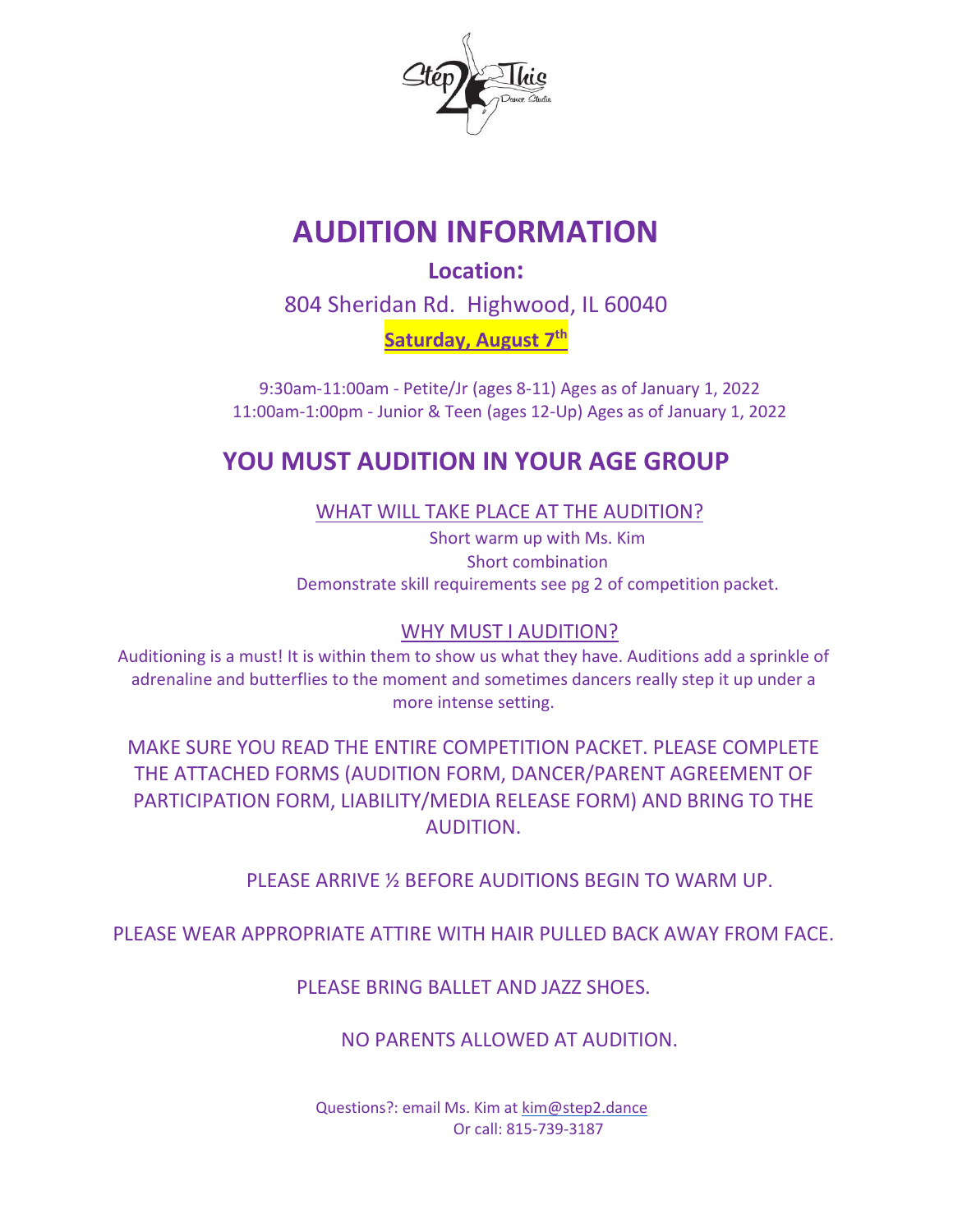## Skill Requirements for Competitive Dance Program

(Ages 7 & below contact Ms Kim)

| Petite/Jr 8-11               | Teen 13 and Up              |
|------------------------------|-----------------------------|
| Clean single & double        | Clean double & triple       |
| pirouette                    | pirouette                   |
| (left & right)               | (left & right)              |
| <b>Battements 90 degrees</b> | Fouettés right & left       |
| Full splits right & left     | <b>Battements above 90</b>  |
|                              | degrees                     |
| <b>Balance skills</b>        | Full splits right, left &   |
|                              | center                      |
| Grande jete right & left     | <b>Balance skills</b>       |
| Flexibility/extension test   | Grande jete right, left, in |
|                              | 2 <sup>nd</sup> & calypso   |
|                              | Flexibility/extension test  |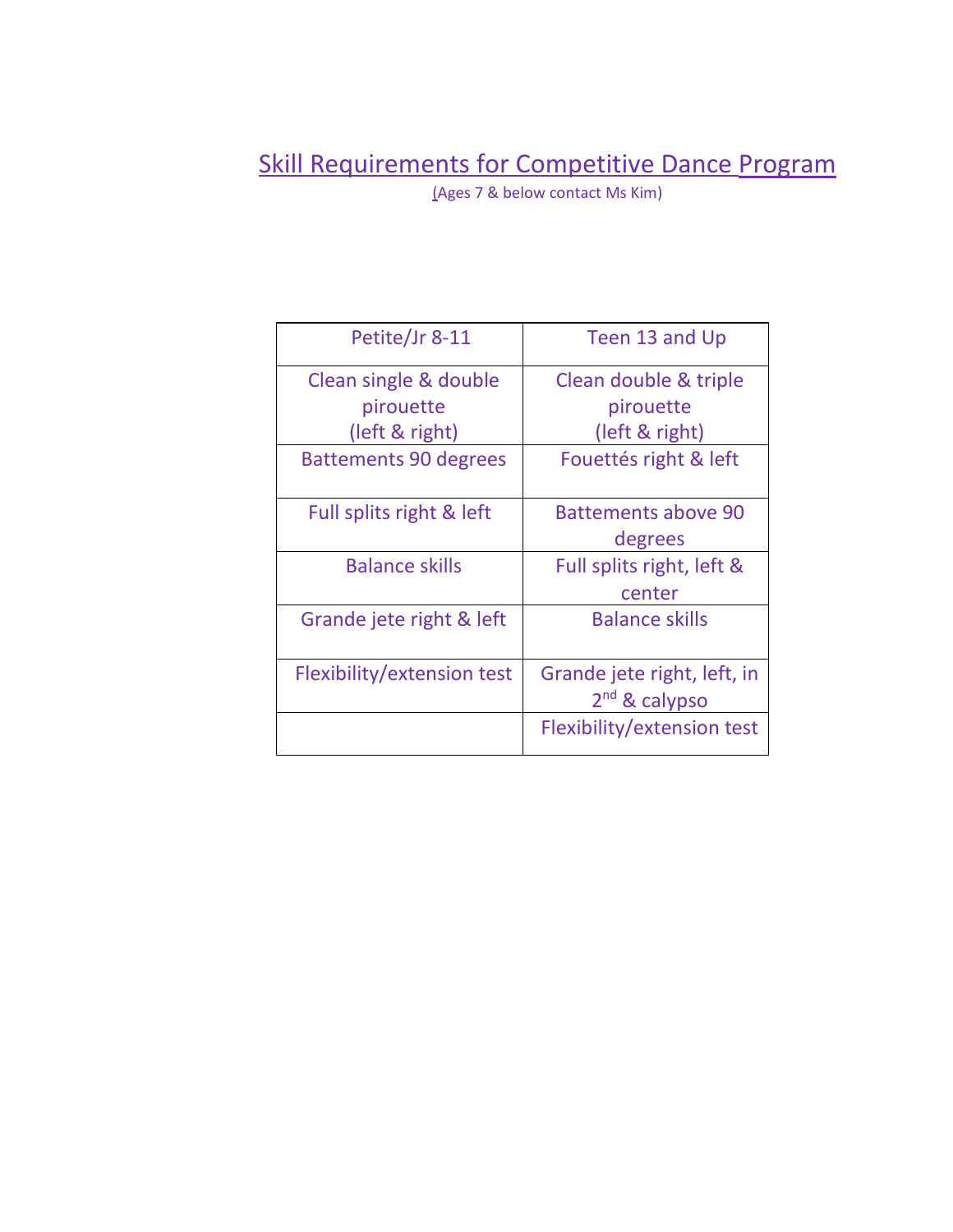| Parent(s) Name: 1988 and 2008 and 2008 and 2008 and 2008 and 2008 and 2008 and 2008 and 2008 and 2008 and 2008                                                                                                                      |                                                                                                               |                         |
|-------------------------------------------------------------------------------------------------------------------------------------------------------------------------------------------------------------------------------------|---------------------------------------------------------------------------------------------------------------|-------------------------|
|                                                                                                                                                                                                                                     |                                                                                                               | Home $\Box$ Cell $\Box$ |
|                                                                                                                                                                                                                                     |                                                                                                               |                         |
| $\Box$ Hip Hop                                                                                                                                                                                                                      | <b>Check All That Interest You:</b><br>$\Box$ I'm interested in performing in a group number                  | □ Other                 |
| ***************************                                                                                                                                                                                                         | For Solo, Duo, Trio Auditions Only ******************************<br>Please give a maximum number of options: |                         |
| □ Solo: Style                                                                                                                                                                                                                       | Song Choice <b>Constant</b>                                                                                   |                         |
| Solo: Style<br><b>CONSULT</b>                                                                                                                                                                                                       | Song Choice: Management Changes                                                                               |                         |
|                                                                                                                                                                                                                                     |                                                                                                               |                         |
| Duo: Style                                                                                                                                                                                                                          | Requested Dancer:<br><u>Internal parts</u>                                                                    |                         |
| Song Choices <b>Constant Charles</b>                                                                                                                                                                                                |                                                                                                               |                         |
|                                                                                                                                                                                                                                     | Requested Dancer: Neglected Bancer:                                                                           |                         |
| □ Song Choices: <u>New York New York New York New York New York New York New York New York New York New York New York New York New York New York New York New York New York New York New York New York New York New York New Yo</u> |                                                                                                               | 111100                  |
|                                                                                                                                                                                                                                     |                                                                                                               |                         |
|                                                                                                                                                                                                                                     |                                                                                                               |                         |
| song Choices: Electronic Changes and Changes and Changes and Changes and Changes and Changes and Changes and Changes and Changes and Changes and Changes and Changes and Changes and Changes and Changes and Changes and Chang      |                                                                                                               |                         |
| Please check which competition/s your dancer will be attending:                                                                                                                                                                     |                                                                                                               |                         |
|                                                                                                                                                                                                                                     | Applause Talent, Batavia Fine Arts Centre, Batavia, IL March 5-7                                              |                         |
|                                                                                                                                                                                                                                     | Revolution Talent, Feb 25-27 or Starppower TBD Oswego Highschool                                              |                         |
|                                                                                                                                                                                                                                     | Showstopper, Renaissance Hotel and Convention Center, Schaumburg, IL May 13-15                                |                         |
| I understand that my child is auditioning for the competition team with Step 2 This Dance Studio. I have read, understand and have signed the<br>Agreement of Participation Form and Liability Release Form for my child.           |                                                                                                               |                         |
| Parent/Guardian Signature: Manual Community of Parent/Guardian Signature:                                                                                                                                                           |                                                                                                               |                         |
|                                                                                                                                                                                                                                     |                                                                                                               |                         |
|                                                                                                                                                                                                                                     |                                                                                                               |                         |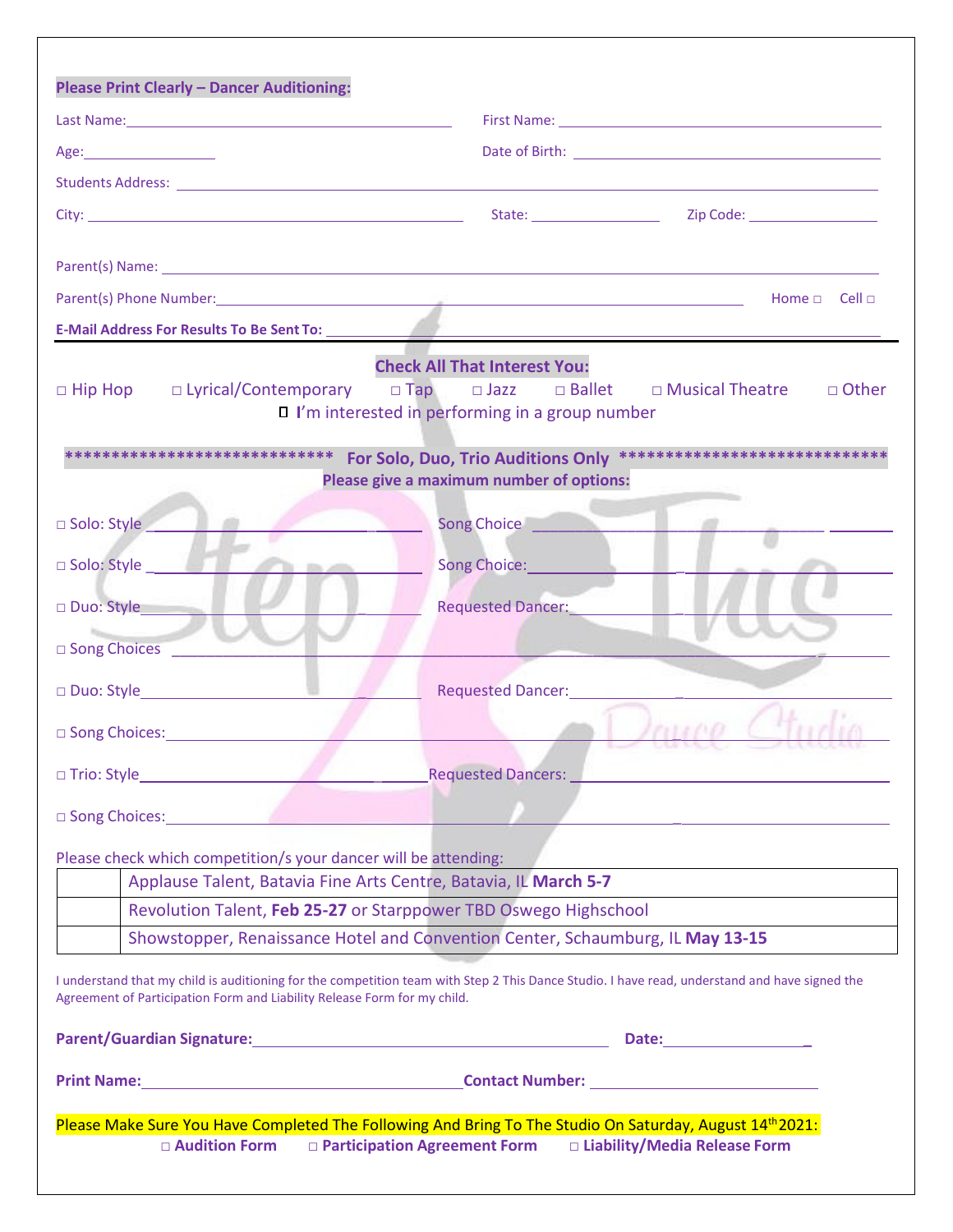## 2022 Competition Dancer/Parent Agreement of Participation

| Please select one:<br>Preferred rehearsal day: Friday Caturday                                                                                                                                                          |  |  |  |  |
|-------------------------------------------------------------------------------------------------------------------------------------------------------------------------------------------------------------------------|--|--|--|--|
| Please check indicating that you understand:                                                                                                                                                                            |  |  |  |  |
| Rehearsals will be held on Friday's after 5:00pm and Saturdays after 12:30pm. Rehearsals will<br>begin September 11 <sup>th</sup> and the schedule will be released once we know how many dancers will<br>be competing. |  |  |  |  |
| If performing in a group number commitment to rehearsals are especially important. Excessive<br>absenteeism may result in being dropped from the number.                                                                |  |  |  |  |
| All payments are due on due dates without exception.                                                                                                                                                                    |  |  |  |  |
| A costume, shoes and accessories must be purchased.                                                                                                                                                                     |  |  |  |  |
| Attendance and good behavior in your technique classes is a must.                                                                                                                                                       |  |  |  |  |

Taking of a Ballet technique class is required.

After carefully reading all the requirements, please sign this Agreement of Participation, along with the attached Audition Form, and Liability/Media Release Form and bring to the audition.

I have read the ENTIRE competition packet and all of the above and understand the time and financial commitment it takes to be a competition dancer.

Dancersignature:

Parentsignature: \_Date: \_ \_/ \_\_\_\_ /

| Date: |  |  |
|-------|--|--|
|-------|--|--|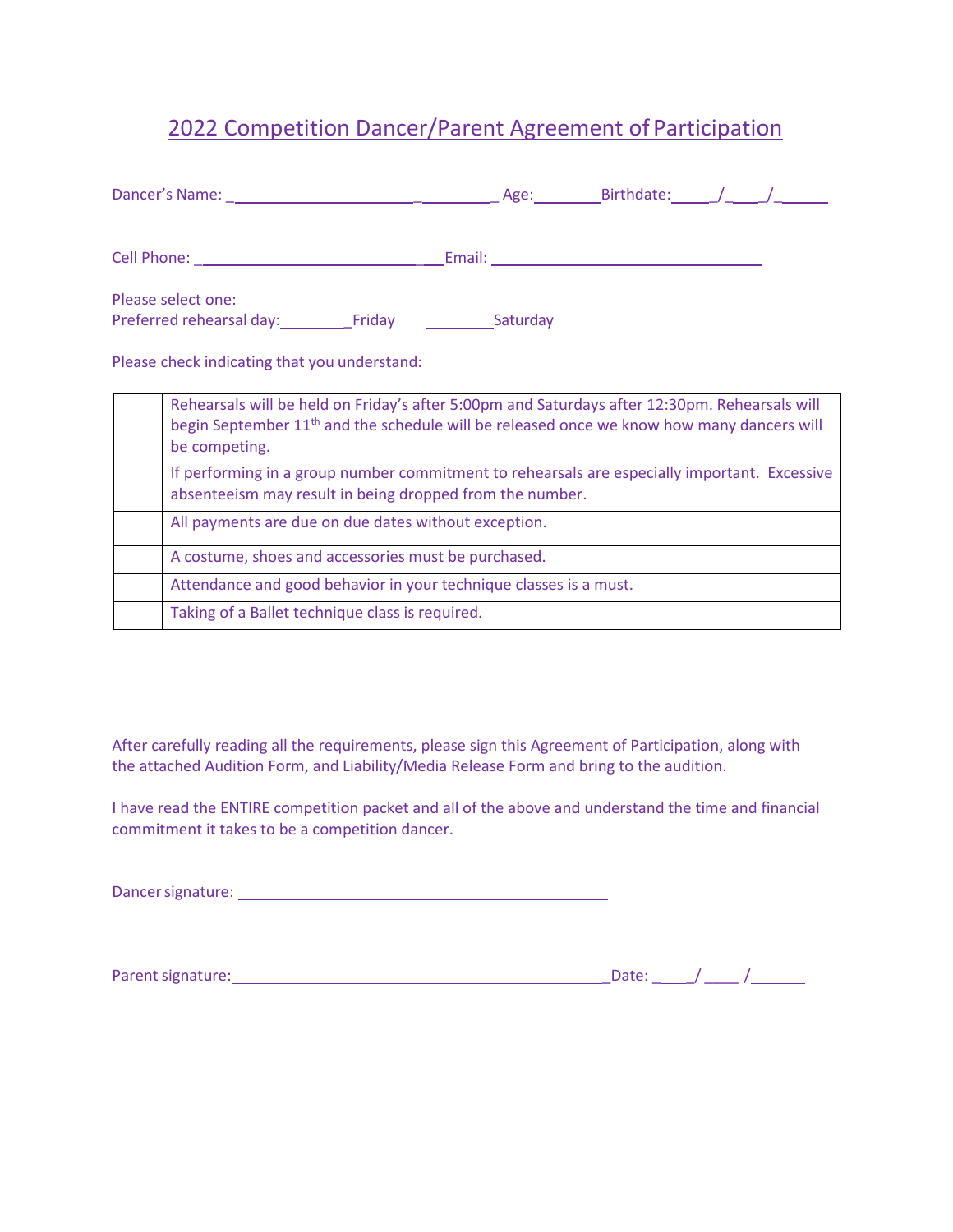### 2022 Step 2 This Dance Studio Competition Team

Step 2 This Dance Studio provides a positive environment for those who wish to focus more seriously on their dance technique and experience more performance opportunities. Not only are competition dancers able to improve skills faster through additional classes and rehearsals they learn how to be a positive team player and boost their self-confidence!

Before auditioning to be a competition dancer at Step 2 This Dance Studio, please read through the information below in its entirety AND discuss all commitments required. I hope you and your dancer choose to be a part of this wonderful team.

Time Commitment: Dance competitions are a wonderful way for dancers to showcase their talents throughout the year. Rehearsals will be held on Friday's after 5:00pm and Saturdays after 12:30pm. Rehearsals will begin in late September, and the schedule will be released once when we know how many dancers will be competing. Competitions are typically three days (Friday-Sunday). Depending on how many numbers your dancer is in you may be there all three days or only one. I suggest blocking out the entire weekend for each competition until the schedule is released, usually no more than 7 days before the competition. If your dancer is unable to fully commit to the rehearsal schedule and competition dates, especially if in a group number, you may want to rethink joining the Competition Team. Dancers should only miss for illness or important events. Financial Commitment: There is a big financial commitment with being a competition dancer. You need to consider all fees: i.e. costumes, makeup, required shoes and tights, rehearsal, choreography and competition entry fees.

### What do we expect from Step 2 This Dance Studio Competition Team members at competitions?

- Dancers must be dressed with hair and make-up finished 2 hours prior to scheduled stage time.
- Dancers are responsible for hair and make-up. If hair and make-up assistance is needed contact Ms. Kim at least 7 days prior to the competition.
- We highly recommend storing your costumes in a garment bag.
- Dancers must be fully warmed up and stretched before each dance.
- Dancers should be running through their dances before going on stage, if time permits.
- Dancers must stand in 5<sup>th</sup> position when accepting any awards.
- Dancers WILL be supportive of other team members and dance teams.
- Competitions are free to attend, and all family members are welcome to attend.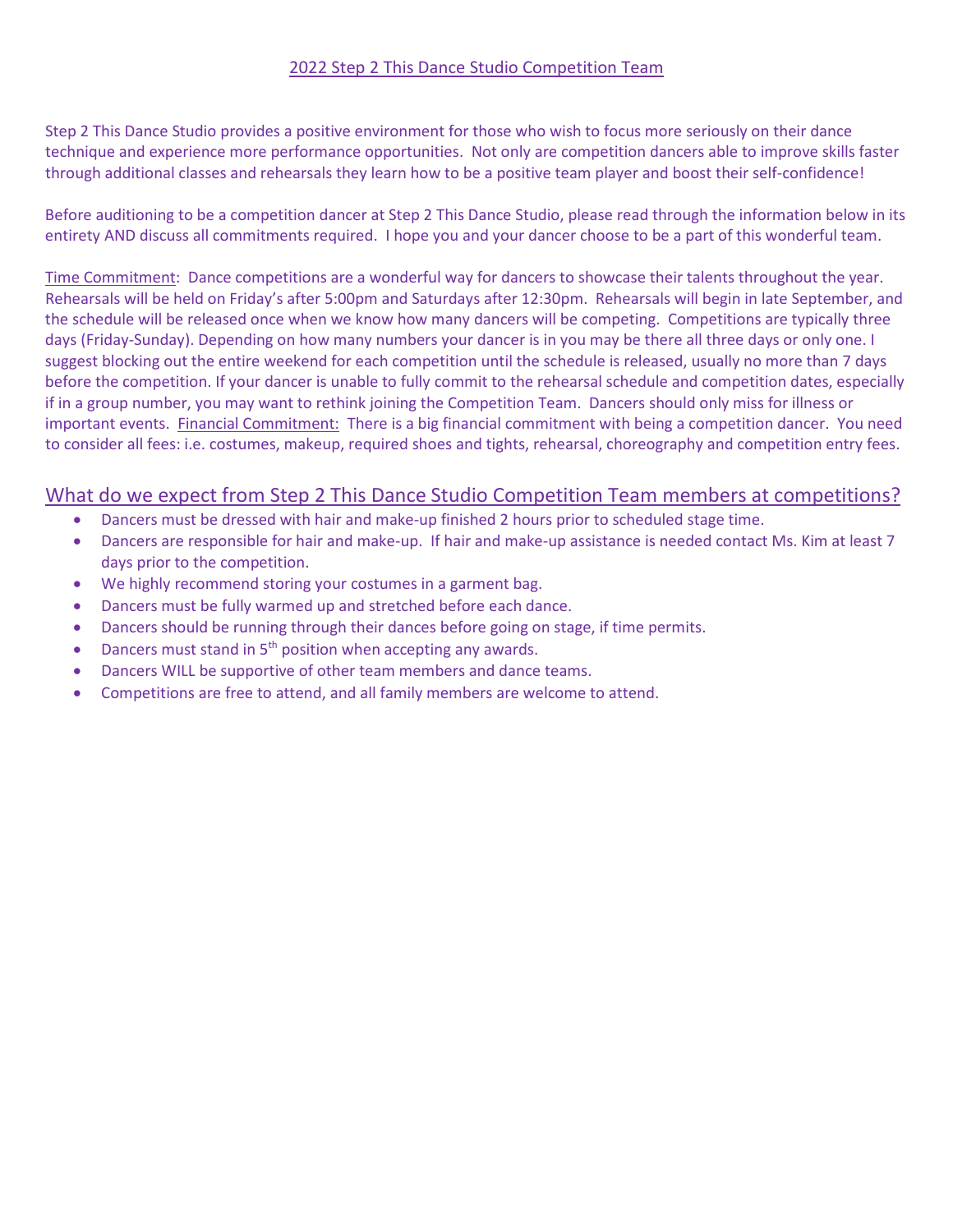## 2022 COMPETITION TEAM EXPENSES

*This list is to give you a GENERAL overview of typical Competition expenses. At least 50% of the team expenses are due the first day of rehearsal. Rehearsal fee covers eight 30-minute private lessons.*

| <b>Expense (Per Person)</b>                           | Fee (Per Person) |
|-------------------------------------------------------|------------------|
| Solo Competition Entry Fee per solo                   | \$155            |
| Duet and Trio Competition Entry Fee per duet and trio | \$95             |
| <b>Group Dance per group</b>                          | \$75             |
| Solo Rehearsal Fee per solo                           | \$205            |
| Duet and Trio Rehearsal Fee per duet and trio         | \$105            |
| Group Rehearsal Fee per group                         | \$65             |
| <b>Solo Choreography Fee</b>                          | \$355            |
| Duet and Trio Choreography Fee                        | \$280            |
| <b>Group Choreography Fee</b>                         | \$205            |
| <b>All Costume Fees</b>                               | \$50 - \$100     |